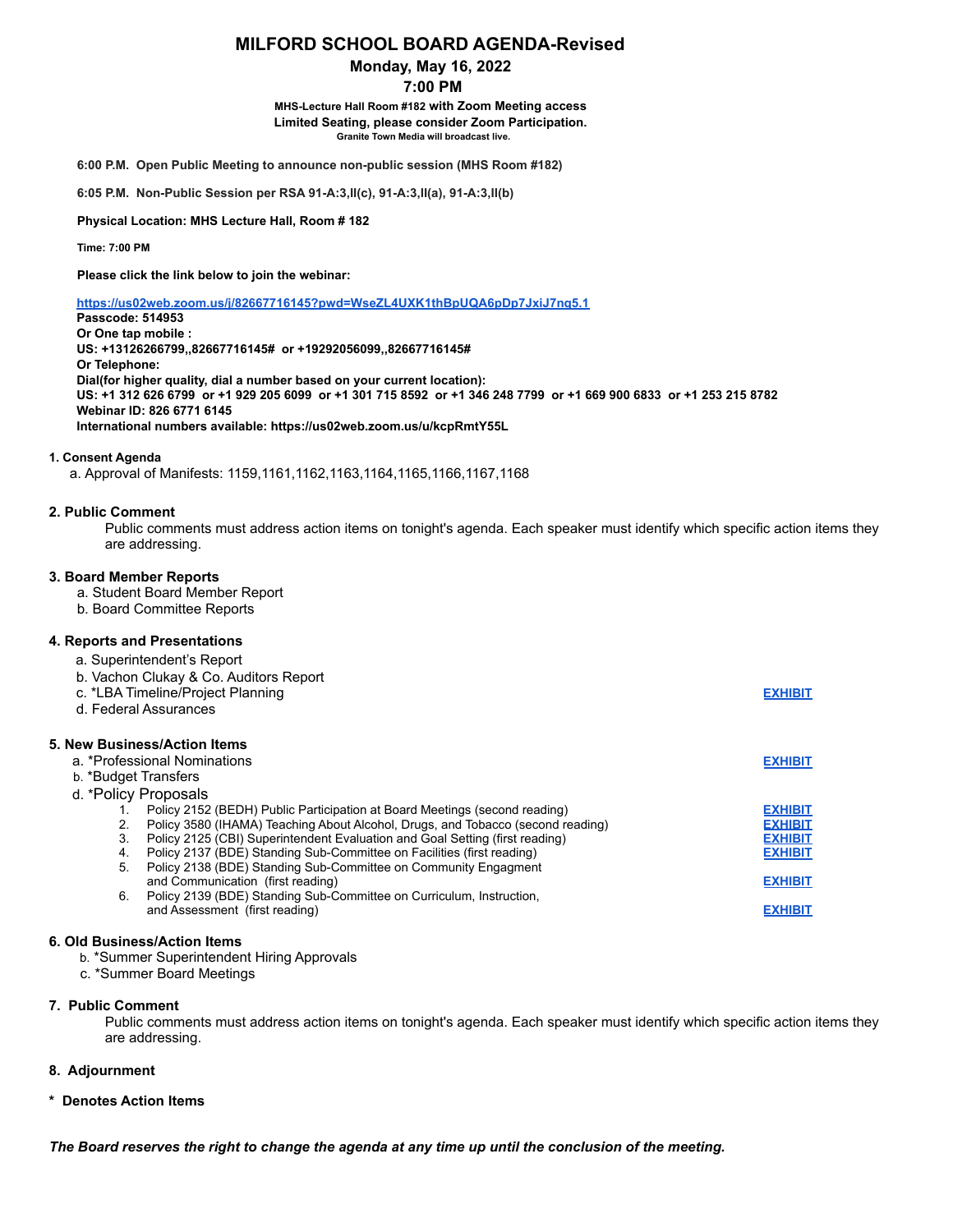# *Policy 2152 - Public Participation at Board Meetings*

The primary purpose of School Board meetings is to conduct the business of the Board as it relates to District policies, budget, programs and operations. The School Board encourages citizens to attend its sessions so they may become better acquainted with the operation and programs of the schools and so the Board may have an opportunity to hear the thoughts of the public related to items on the agenda. However, the Board reserves the right to meet and to adjourn or recess a meeting at any time. The Board also reserves the right to enter non-public session at any time, in accordance with the provisions RSA 91-A:3. In order to assure that persons who wish to appear before the Board may be heard and, at the same time, it may conduct its meetings *properly and efficiently, the following rules shall pertain to public participation at Board meetings.*

1. The Board will provide a maximum of (20) twenty minutes to hear public comments, related to items on the agenda, at the beginning of each regular Board meeting. This period may be extended by a majority vote of the Board. Additionally, the Board may include additional public comment period for specific agenda items with a time limit for public comment specified on the *pertinent agenda.*

2. Individual speakers will be allotted (3) three minutes. Speakers may not relinquish allotted time to another speaker. For specific meetings and/or specific agenda items, the Board may at the outset of the public comment period increase the individual time *limit for all speakers*

3. *Only those individuals recognized by the Chair will be allowed to speak*

4. In order to comply with the minute requirements of RSA 91-A:2, II, any individual recognized to speak shall give his or her *name, address, and the group, if any, he or she is representing.*

5. Except as otherwise provided in this policy, members of the public may offer comments on agenda items. In the interest of *preserving individual privacy and due process rights, the Board requests that comments (including complaints) regarding* individual employees (other than the Superintendent) or individual students be directed to the Superintendent in accord with the complaint/grievance resolution processes set forth in School Board Policies 2422. The Board will not hear personal complaints of *school personnel nor complaints against any person connected with the school system.*

6. Any comments which do not adhere to the above, or which disrupt the official business of the Board may be ruled out of order *by the Chair. Repeated disruption may result in the individual being asked to leave the meeting.*

7. The Board Chair may terminate the speaker's privilege of address if the speaker does not follow the above rules of order. Repeated violations or disruptions may result in the individual being asked to leave the meeting location. Failure to comply with such a request could result in a meeting recess and a request for law enforcement assistance to remove the individual.

The Board vests in its Chairperson authority to terminate the remarks of any individuals when they do not adhere to the rules *established above as to content or time limitation.*

Persons appearing before the Board should note the members of the Board are without authority to act independently as individuals in official matters. Thus, comments may be directed to individual Board members, but responses will likely be deferred *pending consideration by the full Board.*

# *Policy 2422 - Public Complaints About School Personnel, Employees, Students or Administrators*

Any complaint presented to the Board about school personnel, employees, students or administrators will be referred back to the Superintendent. The Board may choose to not hear or review complaints until such complaints have first been brought forth through the appropriate and applicable administrative procedures and the Superintendent or his/her designee has a reasonable *opportunity to resolve the complaint. The proper channel will usually be as follows:*

- *1. Teacher*
- *2. Principal*
- *3. Superintendent of Schools*
- *4. School Board*

To remain impartial the Board may decline to hear any complaint as related to student or personnel matters. The complaint procedure shall not supersede or modify any right held by employees of the District under federal law, state law, contract or *collective bargaining agreement.*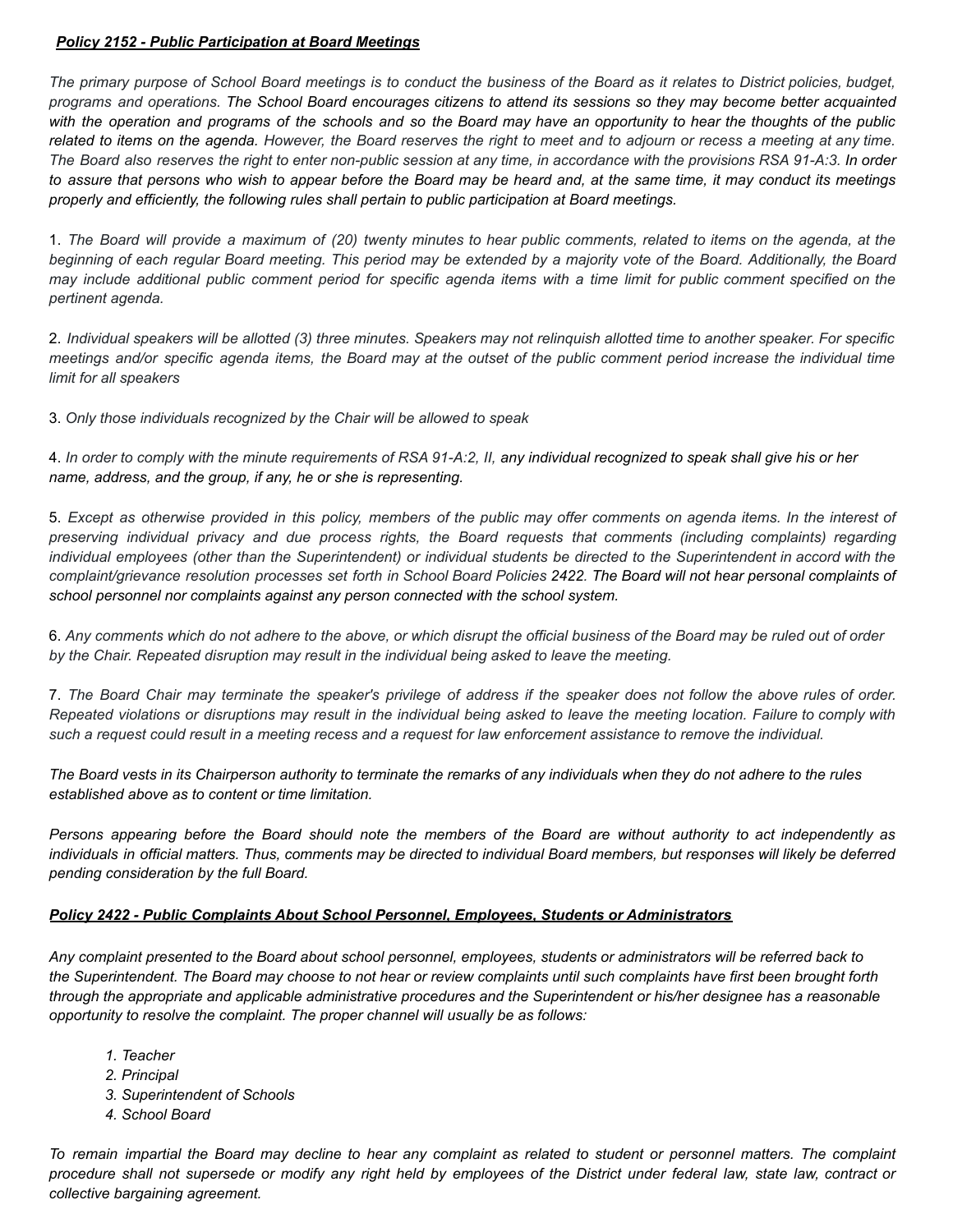To the extent it is deemed appropriate by the Superintendent and not with-standing the rights afforded by federal law, state law, contract or collective bargaining agreement the individual who is the subject of the complaint may be advised of the nature of the complaint and may be given an opportunity for explanation, comment and presentation of the facts. The Superintendent shall *seek to resolve the matter and report to the Board.*

Complaints about the Superintendent may be made directly to the Board through the Board Chair but only after reasonable efforts have been made by the complaining party to resolve their complaint directly with the Superintendent. The Board may, to the extent it is appropriate, advise the Superintendent of the nature of the complaint and may give the Superintendent an opportunity *for explanation, comment and presentation of facts.*

In the event a complaint is made directly to an individual Board member the procedure shall be as follows:

1. The person is referred to the Superintendent, who may delegate the investigation to a Principal or other administrator. 2. If the person will not personally present the complaint the Board member will then ask that the complaint be written and signed. The Board member will then give the written statement to the Superintendent who will forward it to the appropriate party as necessary. 3. If the person making the complaint believes that the reply from the Superintendent is not satisfactory the Board may hear and act upon the complaint only by a majority vote. The Board may decline to act on any complaint which, in its sole judgment, would interfere with the Superintendent's ability to properly administer the district. If the Board does hear and act upon the complaint, all Board decisions shall be final. 4. If the Board decides, in accord with Paragraph Three (3) above to hear and act upon a complaint that pertains to personnel, employee, student or administrative matters, it shall determine whether the complaint is heard in public or nonpublic session in accordance with RSA 91-A:3 and laws pertaining to student and family privacy rights. The Board shall also determine if it is appropriate to inform the individual who is the subject of the complaint of the meeting and to provide said individual with further opportunity for explanation, comment and presentation of the facts to the Board. 5. If the Superintendent is the subject of the complaint, the Board shall determine whether the complaint should be heard in public or non-public session in accordance with RSA 91-A:3. The Board may, to the extent it is appropriate, advise the Superintendent of the nature of the complaint and may give the Superintendent an opportunity for *explanation, comment, and presentation of the facts.*

## *Policy 3575 Public Complaints Involving Non-Personnel Matters*

The Milford School Board believes that complaints and grievances are best handled and resolved by the parties directly *concerned. Any complaint presented to The Milford School Board about non personnel matters such as instruction, discipline, learning materials, or school operations shall be referred back through proper administrative channels and handled in compliance with applicable language as noted in relevant Collective Bargaining Agreements. Parental* objections to specific course material will be handled in accordance with policy 3526. The Milford School Board may choose to not hear complaints from individuals until such complaints have first been brought forth through the *appropriate administrative procedures. The proper channel will usually be as follows:*

- *1. Teacher*
- *2. Principal*
- *3. Superintendent of Schools*
- *4. School Board*

*If a complaint is made directly to an individual Board member, the procedure shall be as follows:*

*1. The person is referred to the (appropriate) party as noted above.*

*2. If the person will not personally present the complaint to the appropriate party the Board member will then ask that the complaint be written and signed. The Board member will then give the written statement to the Superintendent who will forward it to the appropriate party as noted above.*

*3. If the person making the complaint believes that the reply is not satisfactory after all of the proper channels have been followed The Milford School Board will hear and act upon the complaint only by a majority vote.*

*4. If the Milford School Board does hear and act upon the complaint all Milford School Board decisions shall be final.*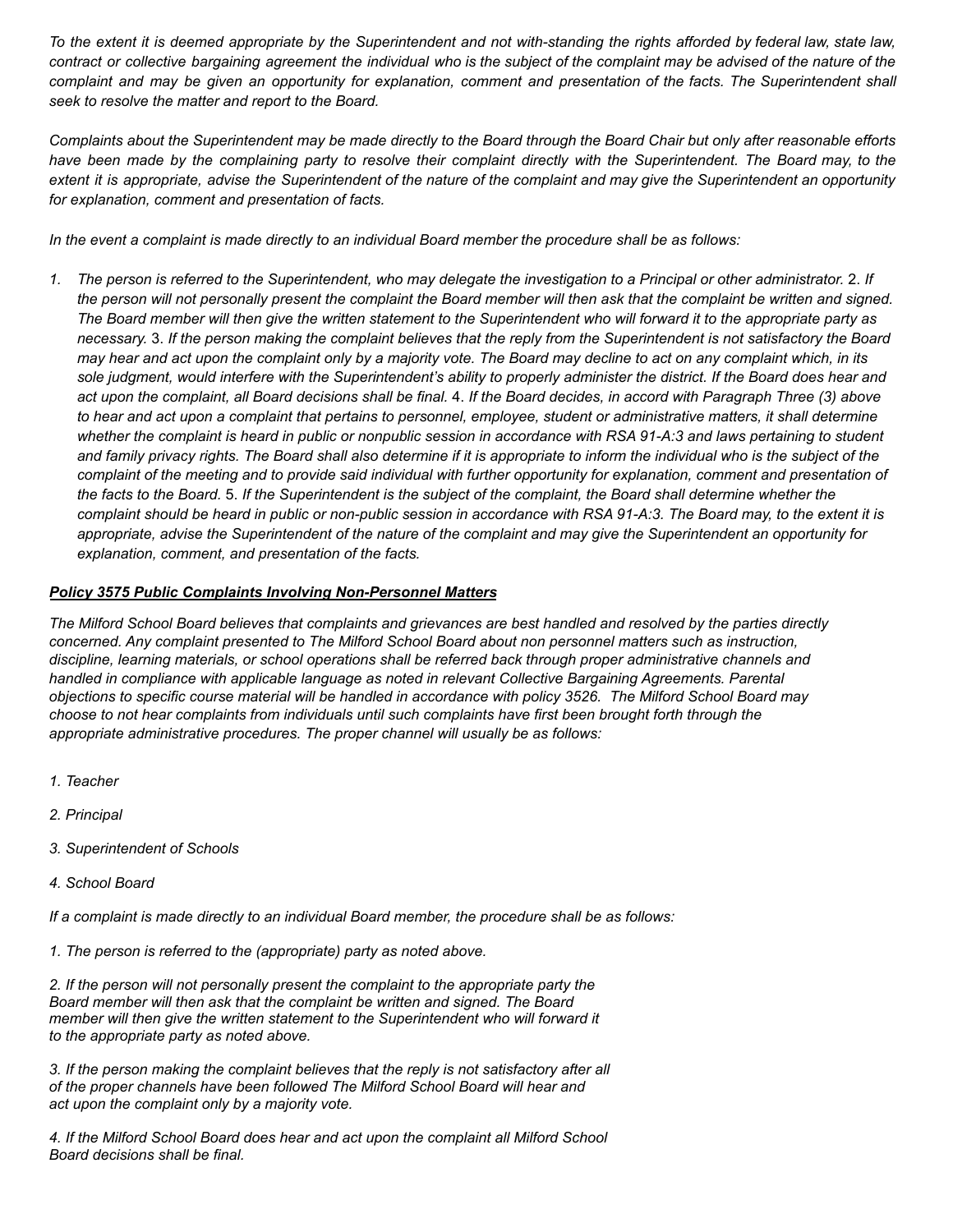*Public complaints about school personnel, employees, students or administrators shall be handled in accordance with Milford School Board Policy 2422.*

Exceptions to this provision are for complaints that relate solely to The Milford School Board actions or Milford School *Board operations.*

# *Policy 2130 School Board Officers*

The officers of the Board shall be a Chair, a Vice-Chair, and a Secretary. Elections for any Board officer position may be held at any Board meeting, provided that item appears on the posted agenda for the meeting. A positive vote from a *majority of the Board members present and voting shall be necessary for the election of any officer.*

Officers will remain in their respective offices until new successors are elected. If the chairperson position becomes vacant, the vice-chairperson will become chair of the Board. If the vice-chairperson or secretary positions become *vacant, the Board may hold new elections for those offices.*

Chair – The Chair shall preside at all meetings, shall have the right to discuss and vote on all matters before the Board, and shall have the right to make and second motions. The Chair shall prepare the agenda for each meeting in cooperation with the Superintendent/designee. The Chair shall develop an Annual Report of the School Board's activities for distribution to the public. The Chair shall have authority to sign contracts and other instruments as approved by the Board in its name and on its behalf, and shall have such other powers and duties as the Board may from time to time *determine.*

Vice-Chair – The Vice-Chair shall have the powers and duties of the Chair in his/her absence and shall have other *powers and duties as the Board may from time to time determine.*

Secretary – The Secretary shall send Board correspondence when directed by the Chair and shall record the minutes of *meetings when a recorder is not available.*

#### *Policy 2132 School Board Sub-Committees*

Though the Board shall generally act as a committee of the whole, the Board also recognizes that certain tasks could be addressed more effectively through the use of subcommittees, who shall make recommendations for action to the Board,

*Special Sub-Committees: Sub-committees created for specific short-duration tasks shall be referred to as Special sub-committees. All Special sub-committees shall be dissolved automatically following each annual school district meeting.*

*Standing Sub-Committees: Sub-committees established on a long-term or permanent basis shall be referred to as* standing sub-committees. No Standing sub-committee shall be created without a corresponding policy in this section of *the policy manual describing the specific purpose and limitations of the sub-committee.*

Members of Board sub-committees shall be appointed by the Chair, with the approval of the Board. Board members may be appointed to Board sub-committees at any Board meeting, provided that item appears on the posted agenda for the meeting, and shall serve until the Board's next Organizational Meeting or until a successor is appointed, whichever *comes first.*

#### *Policy 2164 School Board Communications*

The School Board shall not use any form of communication as a substitute for voting, deliberating, or conducting *business that is properly conducted at Board meetings.*

If at any time an electronic communication (email, text, instant message, Twitter, Facebook, etc.) is originated by a Board member or administrator and is communicated to a quorum of the Board either directly or by sequential communications, the communication shall be considered a governmental record for purposes of RSA 91-A:1- a. III. As such, the contents of the communication shall be publicly disclosed and included in the minutes of the next regularly scheduled Board *meeting. Under no circumstances shall communication governed by FERPA, confidentiality regulations, RSA 91-A:3,* and/or other applicable law relative to privacy and confidentiality be communicated electronically. Exceptions to this shall *be as follows:*

- *1. Reminders to Board members about special school events from the Board Chair or Superintendent/designee.*
- *2. Notification to Board members by the Chair or Superintendent/designee of incidents or school district emergencies for awareness and informational purposes.*
- *3. Electronic communication exclusively between two Board members.*
- 4. *School newsletters and announcements sent from school administrators.*